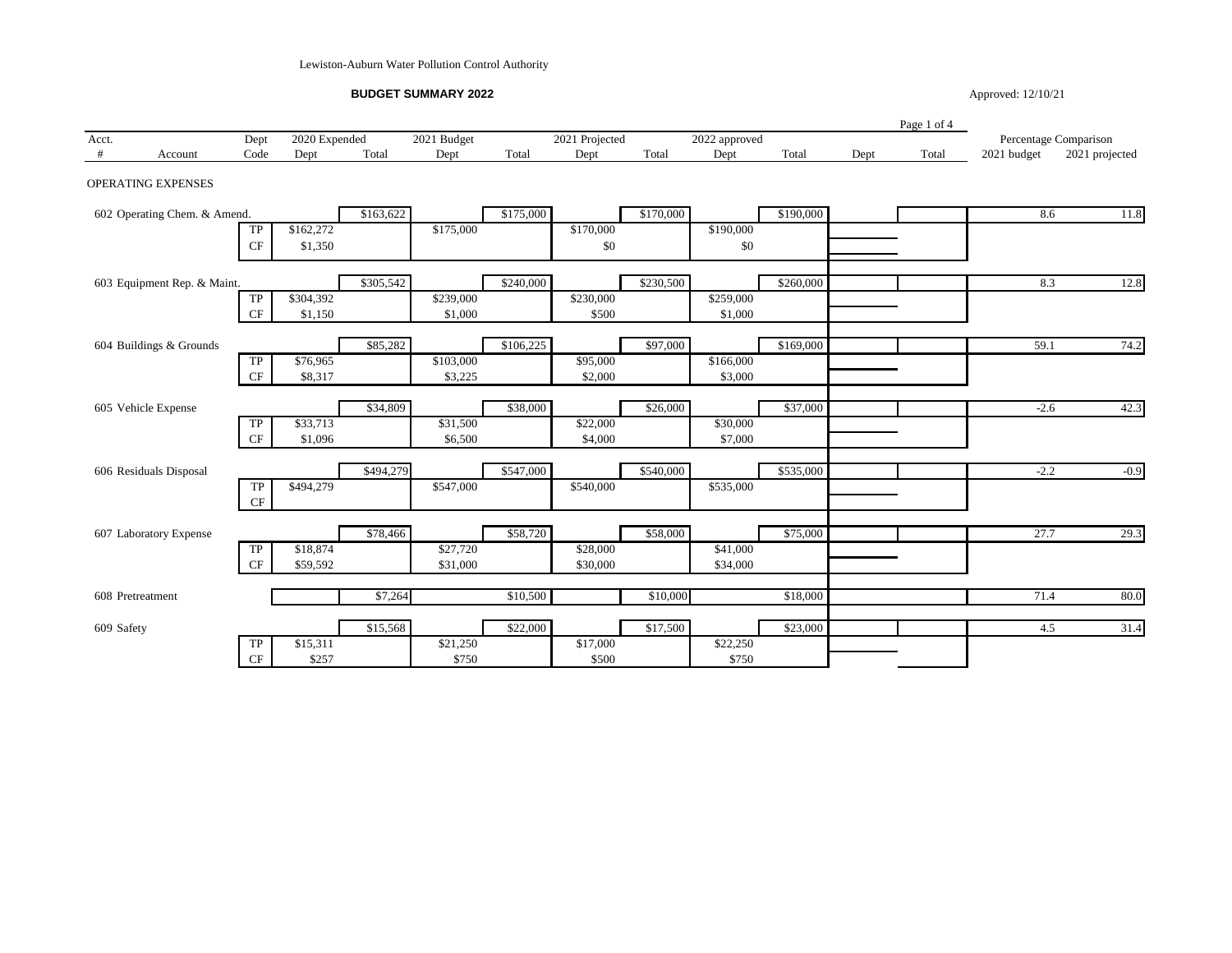|               |                                  |                          |                 |           |             |           |                |           |               |            | Page 2 of 4 |                       |                |
|---------------|----------------------------------|--------------------------|-----------------|-----------|-------------|-----------|----------------|-----------|---------------|------------|-------------|-----------------------|----------------|
| Acct.         |                                  | Dept                     | 2020 Expended   |           | 2021 Budget |           | 2021 Projected |           | 2022 Approved |            |             | Percentage Comparison |                |
| #             | Account                          | Code                     | Dept            | Total     | Dept        | Total     | Dept           | Total     | Dept          | Total      |             | 2021 budget           | 2021 projected |
|               | 611 Electric Power               |                          |                 | \$196,414 |             | \$195,000 |                | \$204,500 |               | \$190,000  |             | $-2.6$                | $-7.1$         |
|               |                                  | TP                       | \$185,630       |           | \$190,000   |           | \$200,000      |           | \$185,000     |            |             |                       |                |
|               |                                  | CF                       | \$10,784        |           | \$5,000     |           | \$4,500        |           | \$5,000       |            |             |                       |                |
| 612 Fuel      |                                  |                          |                 | \$37,680  |             | \$50,000  |                | \$37,000  |               | \$46,000   |             | $-8.0$                | 24.3           |
|               |                                  | TP                       | \$35,660        |           | \$50,000    |           | \$37,000       |           | \$46,000      |            |             |                       |                |
|               |                                  | $\rm CF$                 | \$2,020         |           |             |           | \$0            |           | \$0           |            |             |                       |                |
|               | 613 Water & Utilities            |                          |                 | \$15,122  |             | \$15,000  |                | \$12,500  |               | \$15,500   |             | 3.3                   | 24.0           |
|               |                                  | $\overline{\text{TP}}$   | \$15,106        |           | \$15,000    |           | \$12,500       |           | \$15,500      |            |             |                       |                |
|               |                                  | $\cal{CF}$               | \$16            |           | $\$0$       |           | \$0            |           | $\$0$         |            |             |                       |                |
|               | 615 Landfill Maint./Monitorir TP |                          |                 | \$27,786  |             | \$31,500  |                | \$31,500  |               | \$25,000   |             | $-20.6$               | $-20.6$        |
|               | 616 Leasing Expense              |                          |                 | \$400     |             | \$0       |                | \$0       |               | $\sqrt{6}$ |             |                       |                |
|               |                                  | $\overline{\text{TP}}$   | \$400           |           |             |           |                |           |               |            |             |                       |                |
|               |                                  | $\rm CF$                 |                 |           |             |           |                |           |               |            |             |                       |                |
|               | 617 PFAS Contingency             |                          |                 | \$8,923   |             | \$108,359 |                | \$0       |               | \$100,289  |             |                       |                |
|               |                                  | ${\rm TP}$               |                 |           |             |           |                |           |               |            |             |                       |                |
|               |                                  | $\rm CF$                 |                 |           |             |           |                |           |               |            |             |                       |                |
|               | 701 Office Expense               |                          |                 | \$14,167  |             | \$10,000  |                | \$9,500   |               | \$12,000   |             | 20.0                  | 26.3           |
|               |                                  | TP                       | \$14,147        |           | \$10,000    |           | \$9,500        |           | \$12,000      |            |             |                       |                |
|               |                                  | $\cal{CF}$               | \$20            |           |             |           | \$0            |           | \$0           |            |             |                       |                |
|               | 702 Telephone & Communications   |                          |                 | \$8,740   |             | \$8,200   |                | \$8,150   |               | \$15,000   |             | 82.9                  | 84.0           |
|               |                                  | <b>TP</b>                | \$7,454         |           | \$7,600     |           | \$7,500        |           | \$14,350      |            |             |                       |                |
|               |                                  | $\rm CF$                 | \$1,286         |           | \$600       |           | \$650          |           | \$650         |            |             |                       |                |
| 703 Insurance |                                  |                          |                 | \$117,501 |             | \$115,000 |                | \$95,541  |               | \$120,000  |             | 4.3                   | 25.6           |
|               |                                  | ${\rm TP}$<br>$\cal{CF}$ | \$117,501       |           |             |           |                |           | \$120,000     |            |             |                       |                |
|               |                                  |                          |                 |           |             |           |                |           |               |            |             |                       |                |
|               | 704 Legal & Audit                |                          |                 | \$21,646  |             | \$20,000  |                | \$20,000  |               | \$17,000   |             | $-15.0$               | $-15.0$        |
|               |                                  | TP<br>$\cal{CF}$         | \$21,646<br>\$0 |           |             |           |                |           | \$17,000      |            |             |                       |                |
|               |                                  |                          |                 |           |             |           |                |           |               |            |             |                       |                |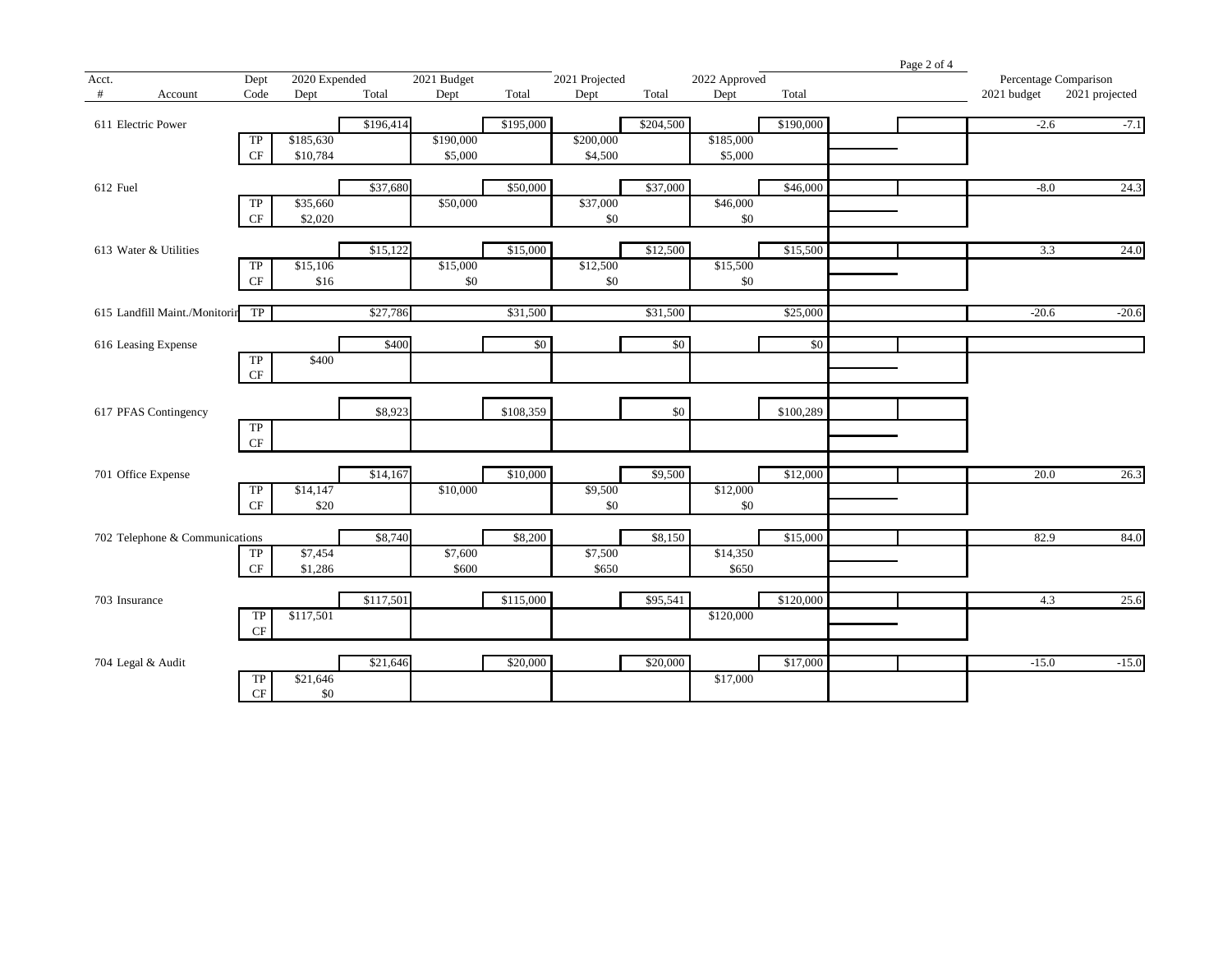|                       |                               |                        |                    |             |             |             |                |             |               |             | Page 3 of 4 |                       |                |
|-----------------------|-------------------------------|------------------------|--------------------|-------------|-------------|-------------|----------------|-------------|---------------|-------------|-------------|-----------------------|----------------|
| Acct.                 |                               |                        | Dept 2020 Expended |             | 2021 Budget |             | 2021 Projected |             | 2022 Approved |             |             | Percentage Comparison |                |
| #                     | Account                       | Code                   | Dept               | Total       | Dept        | Total       | Dept           | Total       | Dept          | Total       |             | 2021 budget           | 2021 projected |
|                       |                               |                        |                    |             |             |             |                |             |               |             |             |                       |                |
| 705 Advertising       |                               |                        |                    | \$829       |             | \$1,500     |                | \$1,200     |               | \$1,500     |             | 0.0                   | 25.0           |
|                       |                               | TP<br>$\rm CF$         | \$678<br>\$151     |             | \$1,500     |             | \$1,200        |             | \$1,500       |             |             |                       |                |
|                       |                               |                        |                    |             |             |             |                |             |               |             |             |                       |                |
|                       | 706 Salaries & Wages          |                        |                    | \$1,022,667 |             | \$1,010,000 |                | \$1,010,000 |               | \$1,055,000 |             | 4.5                   | 4.5            |
|                       |                               | ${\rm TP}$             | \$965,507          |             | \$1,010,000 |             | \$1,010,000    |             | \$1,055,000   |             |             |                       |                |
|                       |                               | CF                     | \$57,160           |             |             |             | \$0            |             | \$0           |             |             |                       |                |
|                       |                               |                        |                    |             |             |             |                |             |               |             |             |                       |                |
|                       | 707 Employee Benefits         |                        |                    | \$312,552   |             | \$362,000   |                | \$360,000   |               | \$405,000   |             | 11.9                  | 12.5           |
|                       |                               | TP                     | \$297,631          |             | \$362,000   |             | \$360,000      |             | \$405,000     |             |             |                       |                |
|                       |                               | CF                     | \$14,921           |             |             |             | \$0            |             | \$0           |             |             |                       |                |
|                       |                               |                        |                    |             |             |             |                |             |               |             |             |                       |                |
|                       | 708 Professional Development  |                        | \$19,482           | \$19,502    |             | \$18,000    | \$15,000       | \$20,020    | \$19,000      | \$19,000    |             | 5.6                   | $-5.1$         |
|                       |                               | ${\rm TP}$<br>$\rm CF$ | \$20               |             | \$18,000    |             | \$0            |             | \$0           |             |             |                       |                |
|                       |                               |                        |                    |             |             |             |                |             |               |             |             |                       |                |
|                       | 709 Licensing Fees            |                        |                    | \$20,148    |             | \$27,300    |                | \$26,989    |               | \$28,250    |             | 3.5                   | 4.7            |
|                       |                               | ${\rm TP}$             | \$17,481           |             | \$25,250    |             | \$25,025       |             | \$26,250      |             |             |                       |                |
|                       |                               | $\mathrm{CF}$          | \$2,667            |             | \$2,050     |             | \$1,964        |             | \$2,000       |             |             |                       |                |
|                       | Subtotal O & M Expenses       |                        |                    | \$3,008,909 |             | \$3,169,304 |                | \$2,985,900 |               | \$3,356,539 |             | 5.9                   | 12.4           |
|                       |                               |                        |                    |             |             |             |                |             |               |             |             |                       |                |
| <b>OTHER EXPENSES</b> |                               |                        |                    |             |             |             |                |             |               |             |             |                       |                |
|                       |                               |                        |                    |             |             |             |                |             |               |             |             |                       |                |
|                       | 720 Bad Debt Expense          |                        |                    | \$0         |             | \$0         |                | \$0         |               | \$0         |             |                       |                |
|                       | 801 Interest Expense          |                        |                    | \$136,455   |             | \$123,923   |                | \$123,923   |               | \$108,539   |             | $-12.4$               | $-12.4$        |
|                       |                               |                        |                    |             |             |             |                |             |               |             |             |                       |                |
| 802 Debt Expense      |                               |                        |                    | \$71,293    |             | \$70,965    |                | \$70,964    |               | \$68,597    |             | $-3.3$                | $-3.3$         |
|                       |                               |                        |                    |             |             |             |                |             |               |             |             |                       |                |
|                       | 614 Replacement Appropriation |                        |                    | \$144,783   |             | \$100,000   |                | \$100,000   |               | \$82,000    |             | $-18.0$               | $-18.0$        |
|                       |                               |                        |                    |             |             |             |                |             |               |             |             |                       |                |
|                       | <b>Bonds Payable</b>          |                        |                    | \$1,381,176 |             | \$1,390,167 |                | \$1,390,167 |               | \$1,263,405 |             | $-9.1$                | $-9.1$         |
|                       |                               |                        |                    |             |             |             |                |             |               |             |             |                       |                |
|                       | 203 Notes Payable             |                        |                    | \$0         |             | $\sqrt{6}$  |                | $\sqrt{6}$  |               | $\sqrt{6}$  |             |                       |                |
|                       |                               |                        |                    | \$0         |             | \$10,000    |                | \$10,000    |               | \$10,000    |             |                       |                |
|                       | 165 CF Plant & Equipment      |                        |                    |             |             |             |                |             |               |             |             |                       |                |
|                       |                               |                        |                    |             |             |             |                |             |               |             |             |                       |                |
|                       | 170 Office Equipment          |                        |                    | \$4,560     |             | \$9,800     |                | \$16,958    |               | \$0         |             |                       |                |
|                       |                               |                        |                    |             |             |             |                |             |               |             |             |                       |                |
|                       | 171 TP Plant & Equipment      |                        |                    | \$211,528   |             | \$185,000   |                | \$180,000   |               | \$182,000   |             |                       |                |
|                       |                               |                        |                    |             |             |             |                |             |               |             |             |                       |                |
|                       |                               |                        |                    |             |             |             |                |             |               |             |             |                       |                |
|                       | 180 Transportation Equipment  |                        |                    | \$0         |             | \$0         |                | \$0         |               | \$0         |             |                       |                |
|                       | <b>Total Expenditure</b>      |                        |                    |             |             |             |                |             |               |             |             |                       |                |
|                       | Replacement Fund Contribution |                        |                    |             |             |             |                |             |               |             |             |                       |                |
| <b>TOTAL EXPENSES</b> |                               |                        |                    | \$4,958,703 |             | \$5,059,159 |                | \$4,877,913 |               | \$5,071,080 | \$0         | 0.2                   | 4.0            |
|                       |                               |                        |                    |             |             |             |                |             |               |             |             |                       |                |